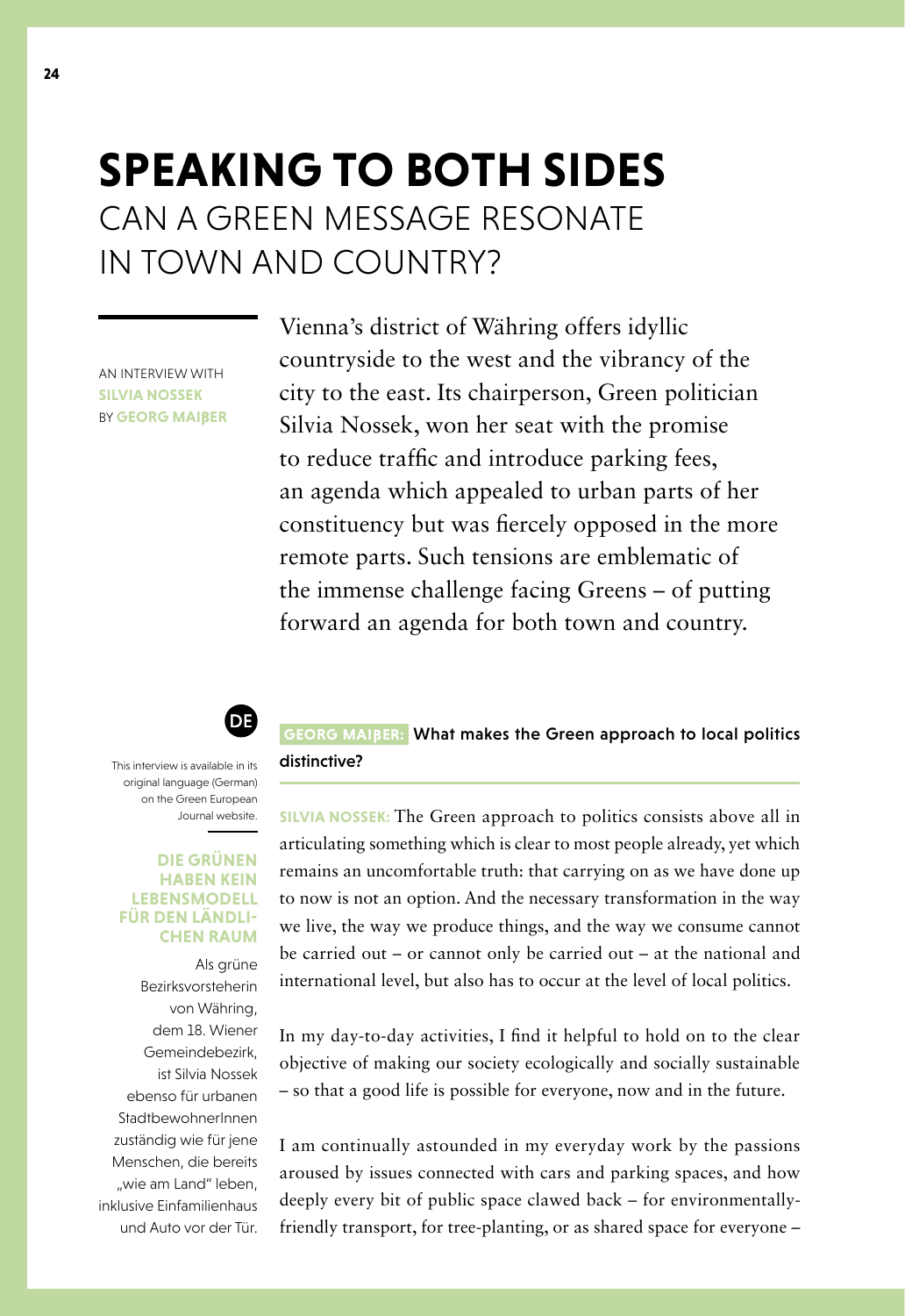is resented by many people as a restriction on their personal freedom and an interference in their right to live how they want. It's only possible to make the right decisions in such cases with an appreciation of sustainability and of the right of all people, including children and older people, to mobility.

Why is it that even in your district the Greens are more successful in the urban parts than in the rural parts? Why do Greens seem to have such difficulty appealing to the inhabitants of rural areas?

**SILVIA NOSSEK:** There are of course striking structural differences. The city centre part of Währing has a better local supply system, and much better public transport facilities – it is easy to live without a car there. At the same time, the density of development produces a demand for public spaces and an acute awareness of how these are threatened by the car.

Conversely, the people at the periphery of the district are much more dependent on their cars – and because of the patterns of development and settlement, and because of the many private gardens, they are far less interested in public spaces.

The green lifestyle we propose meets the needs of the inner city, but we have not yet developed an attractive Green story for the countryside. To take only one example: the overall energy consumption for an average Vienna apartment with only standard energy-saving technology is considerably lower than that of any family *Passivhaus* [low-energy 'passive house'] in the country. In rural areas, the way buildings are currently constructed, the way retail infrastructure is designed, the way mobility is organised – none of this is compatible with a sustainable lifestyle. And it is hardly possible to deal with this at the individual level; instead, fundamental structural changes are needed.

So far we have not focused enough on this, and have failed to bring out the full implications in the public debate. One of the rare exceptions to this general rule is the new land use planning law drawn up by the Green Vice-Governor Astrid Rössler in Salzburg, which I see as a milestone indicating the path ahead. People in the countryside are starting to be worried about more and more land vanishing under concrete and roads. They see how their inner cities are being abandoned because the car-centred lifestyle is not compatible with these settlement patterns, often hundreds of years old. We are the party that says that change is necessary and for many people this is painful. But we have to show that the solutions we propose lead the way to something better.

Still, it seems as if the urban 'Bobos' (Bourgeois -bohemians) of Vienna, Madrid, London, Paris, and other large European capitals have more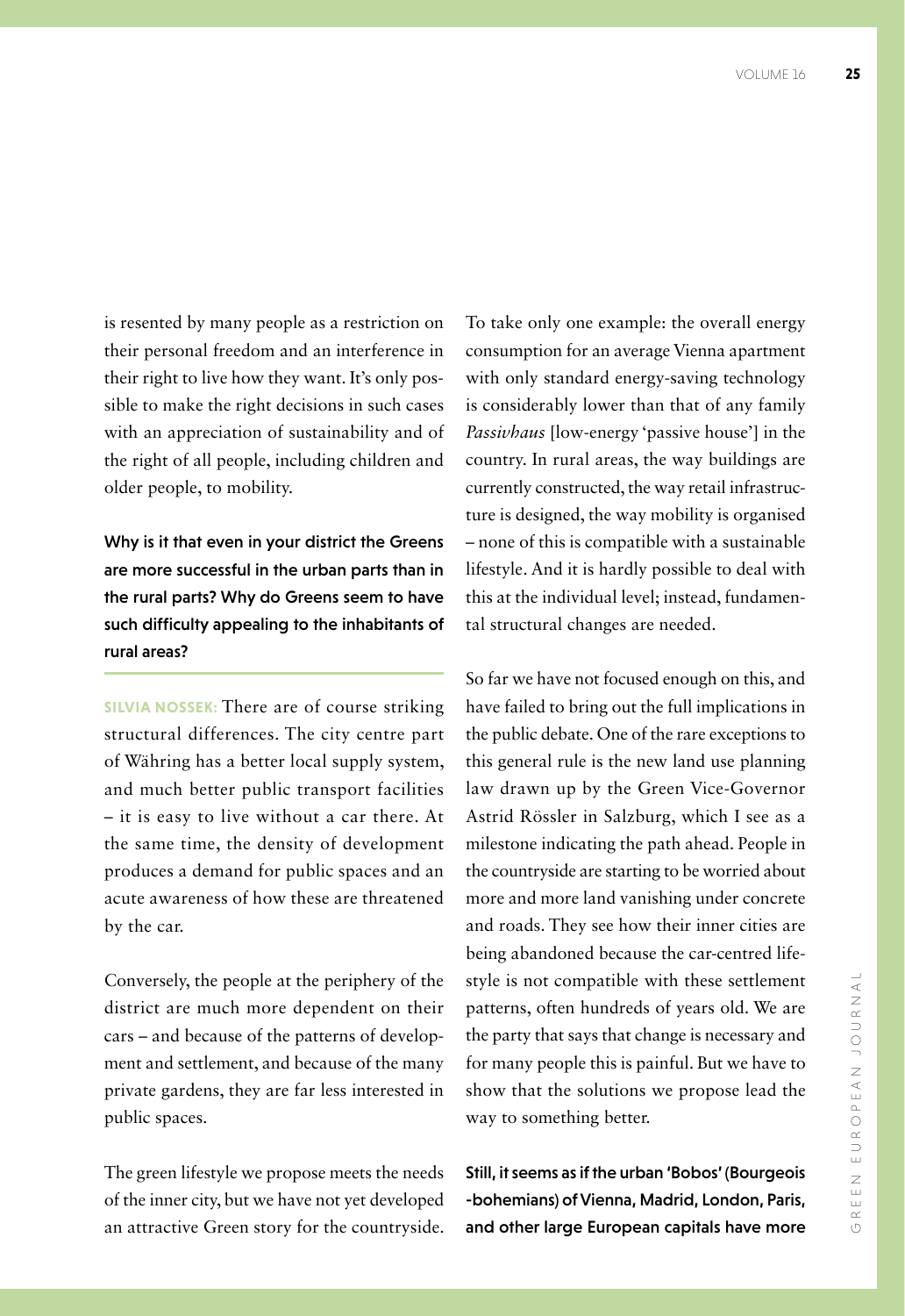in common with one another than with their compatriots who live in the countryside. Will the difference between town and country lead to a split in society?

**SILVIA NOSSEK:** What is important here – and what Greens have to lead the way on – is developing a new sense of solidarity, less upward aspiration, notwithstanding the desire for autonomy and emancipation, and instead an alliance between the middle and lower classes. In other words, a society with a collective sense of belonging, where responsibility is shared, decisions are taken together, and ultimately an understanding that our collective and individual well-being is interdependent.

And we should debate the question of an up-to-date and sustainable division of labour between the city and country: what are the different strengths of urban and rural economies, in what ways are they dependent on each other, what can they learn from each other, and so on. For example, the country can re-learn things from the city about a sharing culture: public transport, green spaces, swimming pools – all these things are used communally in the city, whereas the countryside idyll is based on having your own garden, your own swimming pool, your own car. Conversely, the country can teach the city about the importance of identity and belonging, especially in periods of change.

Are city dwellers more aware of the consequences of their own actions because living in permanent proximity to other people makes the dependence of the individual on society more evident? Or are there other explanations for the striking difference in voting patterns?

**SILVIA NOSSEK:** Rural areas have always had more conservative underlying structures – any kind of change there is resented as an imposition. And many people move to the country because they don't want to be in such close proximity to others – because there they can have their own house, their own garden, their own swimming pool. And of course their own car – at the cost of being dependent on it.

Another difficulty is that some policies or developments that are considered successful in rural areas are highly suspect from an ecological perspective – but of course still count as successes: automobility and road building, sprawling development on a regional scale, shopping centres and business parks on greenfield sites, increasing concentration in the agricultural economy, winter tourism.

I think we Greens ought to be thinking about those structural elements and values of rural life to which we could make a positive connection – and there are a few that spring to mind: cooperatives, organic farming, civic volunteering and civic clubs and associations, etc.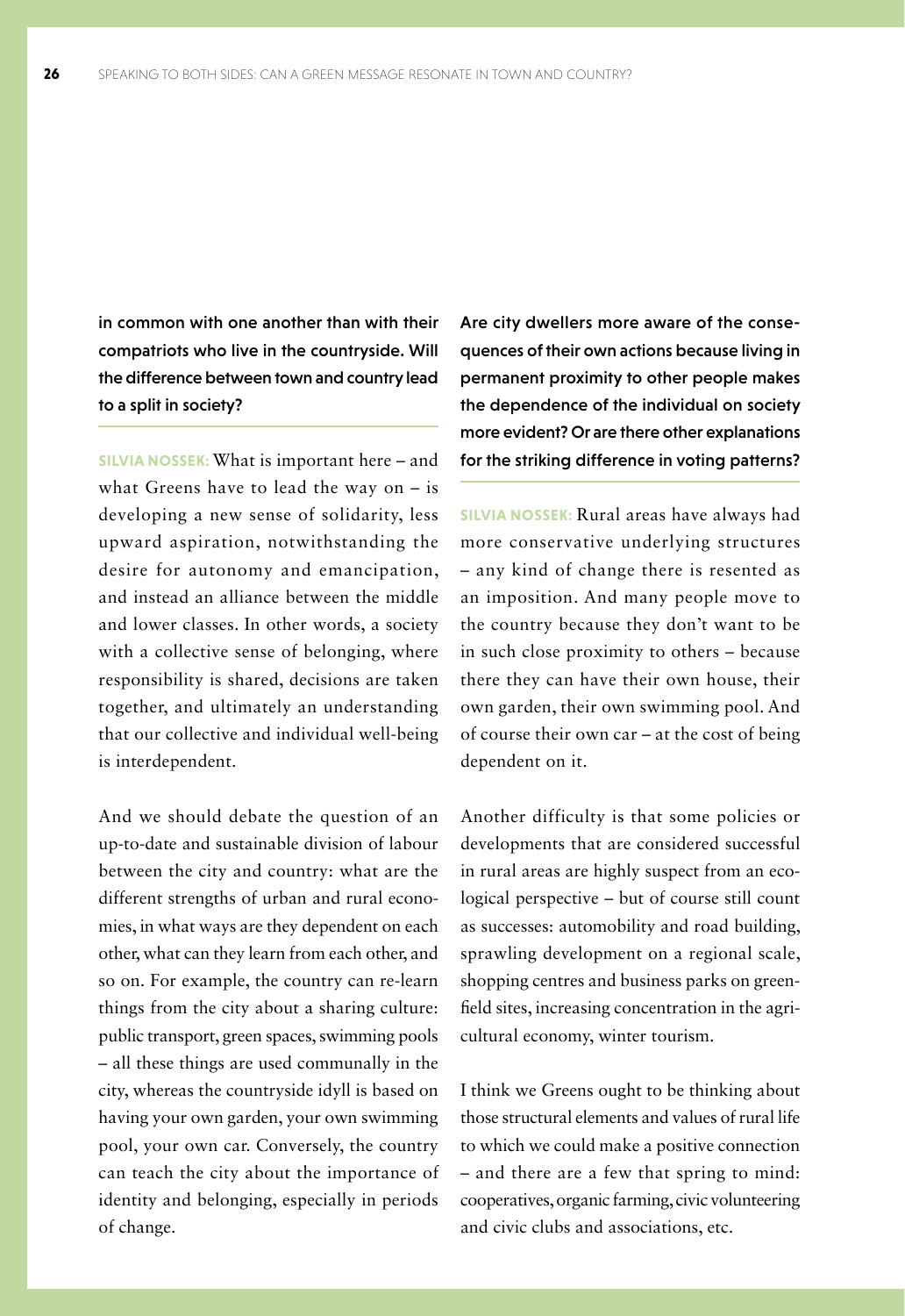How do you view the opposition between 'nature' and 'city'? Is it not peculiar that the Greens' dream is to bring 'nature' into the city? Why not simply live in the country in the first

place, and let the city be a city, with all its negative attributes (such as noise, crowds and traffic)?

**SILVIA NOSSEK:** Well, I think it is a common error to automatically equate rural living with nature,

peace and quiet, a more authentic way of life, and small-scale development. In the country you often get more traffic noise than in a courtyard garden in Vienna; honey from urban bees has far fewer pesticides than that of their rural cousins; there is greater biodiversity in the city; and it is much easier to get by without a car there.

From an ecological perspective, it would not be possible for the majority of people to live in the country given present economic structures; so it is the job of politics to safeguard the quality of life in the city – that everyone has a green space within easy reach, policies that take proper account of children and old people, areas of peace and tranquillity, and being able to sleep with the window open.

*EQUATE RURAL LIVING AND QUIET, A MORE* 

Do you have the impression that as district chairperson you have altered your earlier position on some things? Do some Green notions turn out to be naïve and unrealistic

> when they come up against the reality of how 'other people' live?

**SILVIA NOSSEK:** It is naïve and unrealistic to assume that we can simply carry on as before and that somehow our lives and

those of our children and grandchildren will remain essentially unchanged. A fundamental change is going to take place – the question is only whether it is one that we actively manage or one that is inflicted on us. And climate change means that we don't have much time.

But at the same time, this transformation requires time and commitment: for some people, decisions that limit car mobility represent a massive intervention in their daily lives and in their life plans, and even in Vienna there are residential districts where it's hard to get by without your own car. The changeover will require innovation and investment in public infrastructure, and an expansion of the public transport system and of car-sharing schemes. And the transformation requires broad acceptance of the need for fundamental change. Firstly because at the moment food is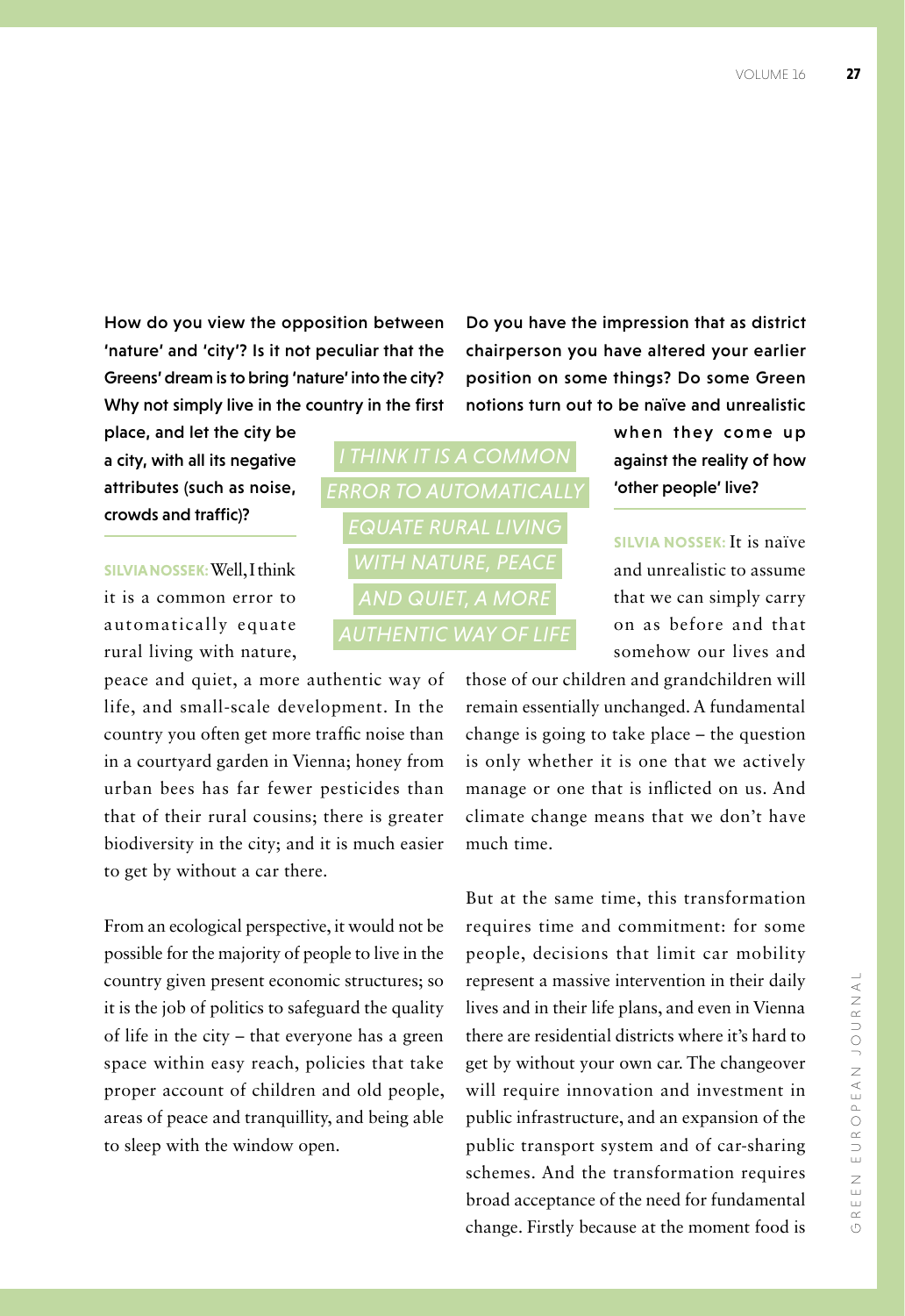

being produced too cheaply to be healthy; secondly because housing can't be run as a free market if it is to be affordable for all; thirdly because mobility such as we have now costs the individual, and all of us, too much – and not only in financial terms; and finally because the way we produce, consume, and throw things away is destroying the foundations on which we live – and at some point there really will no longer be enough for everyone.

Knowing how urgently the change is needed, and at the same time knowing that it all requires time – that is the emotional tightrope that every Green politician has to walk.

Does the Green way of thinking have a particular affinity with local politics, as opposed to a regional or national orientation? Or, is it possible that the direct impact of local politics in people's lives demonstrates more readily the necessity of Green policies than at the other political levels, where the connections are often more abstract? To put it another way: Is the transformation of Mariahilfer Straße to a pedestrian area and the 365 euros annual season ticket for all public transport in Vienna more helpful for the Greens' electoral prospects than a new renewable energy law or Green policies on women? Or do you not see any real difference?

**SILVIA NOSSEK:** I don't see any real difference. What is important is to make the connections between policies at the different levels – we do far too little of that! For example: what is the connection between current legislation on rents and construction activity in Währing? National laws, regional laws, and the executive power on a district level all have to come together to make a real change, to invest more in social housing, and to lower rents. What duties and commitments do Vienna and Währing have under the Paris Climate Accord? How would the introduction of a European standard for reusable fruit and veg boxes reduce the amount of waste left behind at our street markets – and how much money would this save the district?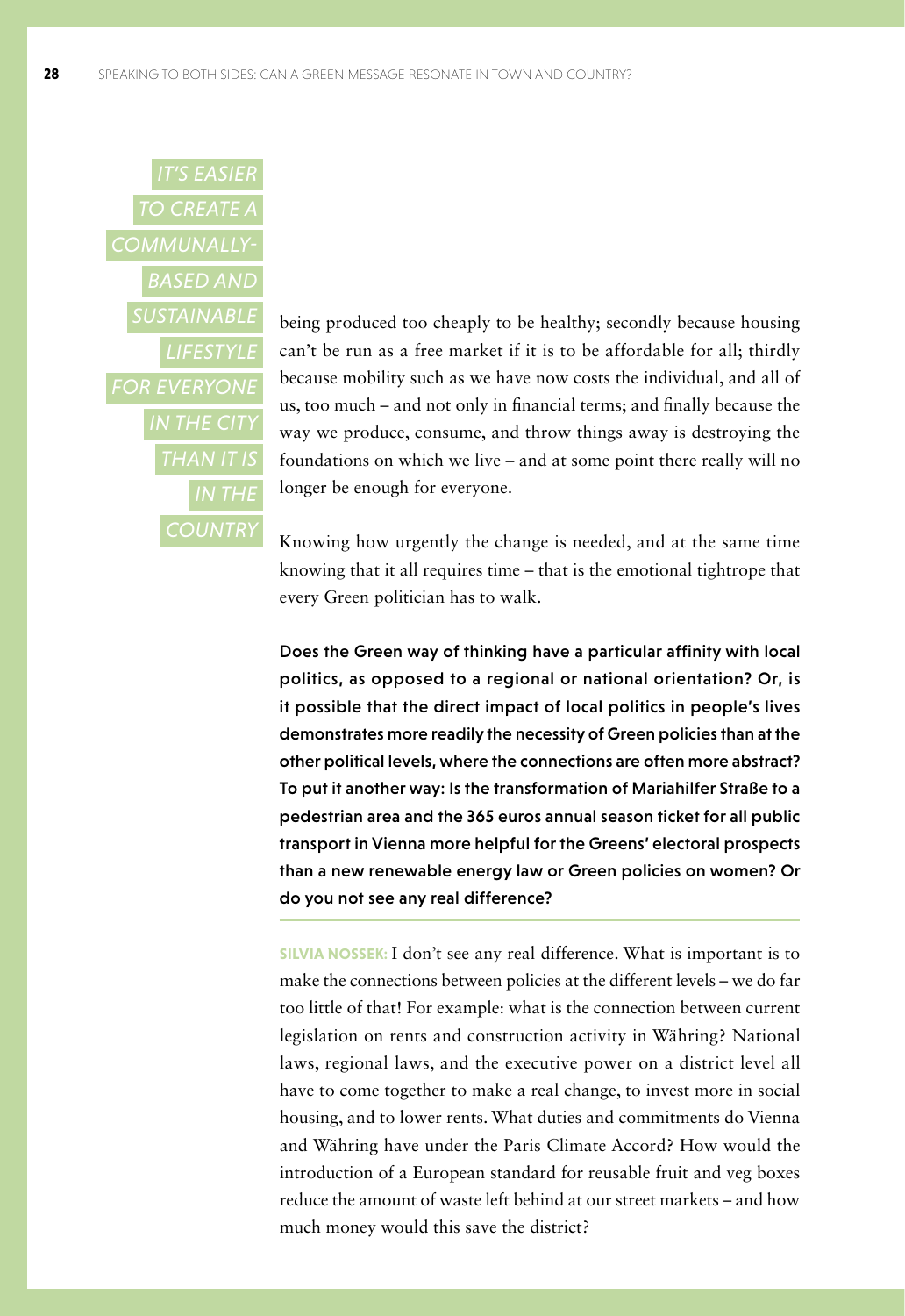There is an intellectual trend at the moment of seeing cities as centres of resistance against globalisation, exploitative neoliberalism, and rising nationalism. To what extent do you think that is justified? Are cities a testbed of resistance where progressive politics can be developed and in which a post-national cosmopolitan identity could perhaps emerge? Or is that wishful thinking?

**SILVIA NOSSEK:** I can't see it. Frankfurt and Paris are currently fighting over who will inherit London's role as a financial centre, Wall Street is the epitome of unfettered capitalism, and the global competition between cities adds to that between countries. And yes, there is such a thing as a 'post-national cosmopolitan identity' – I was a management consultant for long enough to know that you can find it in every Master's course at the *Wirtschaftsuniversität* (Vienna University of Economics and Business) or in every international course of studies in all the cities of the world. However, I fail to see how it will result in resistance to the right-wing liberal mainstream.

So you don't believe in the city as a kind of laboratory where solutions for the whole country can be found? But wasn't the success of Austrian President Alexander Van der Bellen in the cities a sign of the possibilities of a progressive majority there? Let us not forget Barcelona or Paris, the 'sanctuary cities' in the United States, or the resilient cities fighting against climate change when national governments won't.

**SILVIA NOSSEK:** Yes, maybe. It's true that it's easier to create a communally-based and sustainable lifestyle for everyone in the city than it is in the country. Because sharing and communal use are intrinsic to the city. And because it is easier to create a living environment of short distances, local supply, and environmentallyfriendly transport where the population and building density is higher. But even if it does prove possible to achieve a socio-ecological transition in the cities, they are still located within a wider environment that is right-wing and neoliberal. This was Vienna's experience already in 1930s Austria – and if there is a right-wing government in Austria after the elections to the National Council in October, one of its priorities will be the fight against a Vienna governed by a Red-Green coalition.

The political achievements of Red Vienna at the beginning of the 20th century are still legendary today. This time of socialist rule with a very transformative agenda on housing, education, and mobility has shaped the city right up to the present day. Would you say that what they were doing then was already 'Green' politics?

**SILVIA NOSSEK:** Of course, the politics of Red Vienna, seen from today's perspective, was in essence Green politics: the overarching goal for Red Vienna, too, was a good life for all.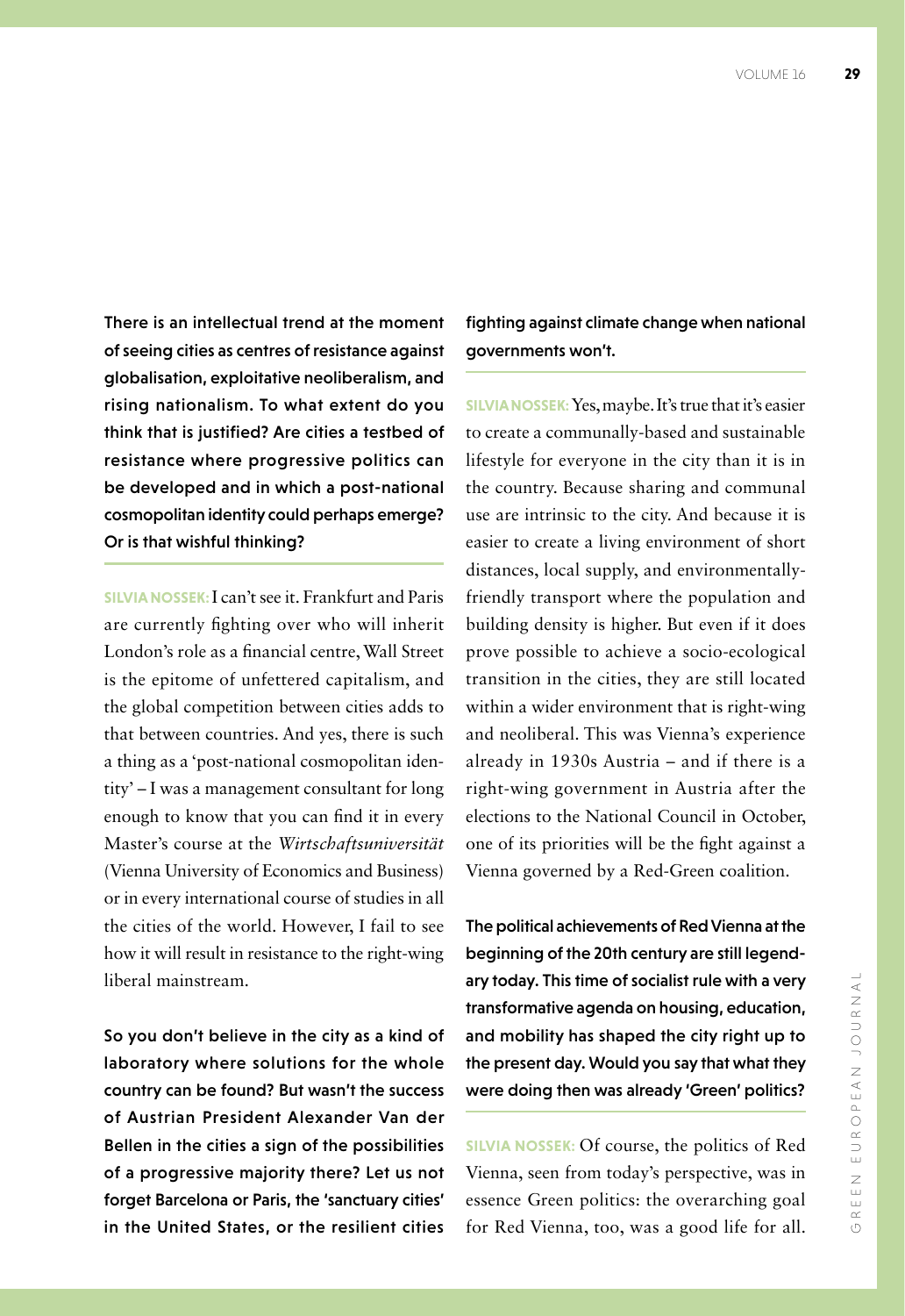A municipal infrastructure was created for the benefit of all in a comprehensive and consistent manner, from public transport and swimming pools and parks through to libraries, and such a vision of a participatory city remains a model for social and ecological policy. And the parallels can be taken further: equal educational opportunities for everyone; secularism as a policy principle; affordable, healthy housing for everyone; enlightenment and modernity as the foundations of society.

In a sense, Green politics is bringing the ideas of Red Vienna into the 21st century – and this means above all taking the ecological challenges seriously, as well as developing a concept of participation and of innovation more in keeping with the times.

## If Greens had an absolute majority in Vienna's City Hall, what would they do differently?

**SILVIA NOSSEK:** We would use the city's status as the biggest housing owner in Europe to instigate an ecological offensive: thermal insulation for all municipal buildings, solar power plants on the roofs, green wall systems, rainwater harvesting, etc. The third runway for Vienna airport and the Lobau motorway would be binned as projects that are not fit for the challenges of the future. There would be substantially more innovation and investment in public transport and a policy push in favour of local shops, artisans, and the repair economy,

as well as innovations in commercial transport. We would have a far bolder education policy and take substantially more radical steps towards decarbonisation.



**SILVIA NOSSEK**

was born in the rural village of Schönborn. She studied Mathematics and History in Vienna, where she started her political work with the Austrian Green Party in the district of Währing. From 2009 until 2012, she was spokesperson of the Green Party in Vienna. In 2015, she led the Green Party to victory in the communal elections and subsequently became district chairperson.



**GEORG MAIBER** is the media manager for the Austrian Green foundation Grüne Bildungswerkstatt. He is a member of the editorial board of the *Green European Journal*.